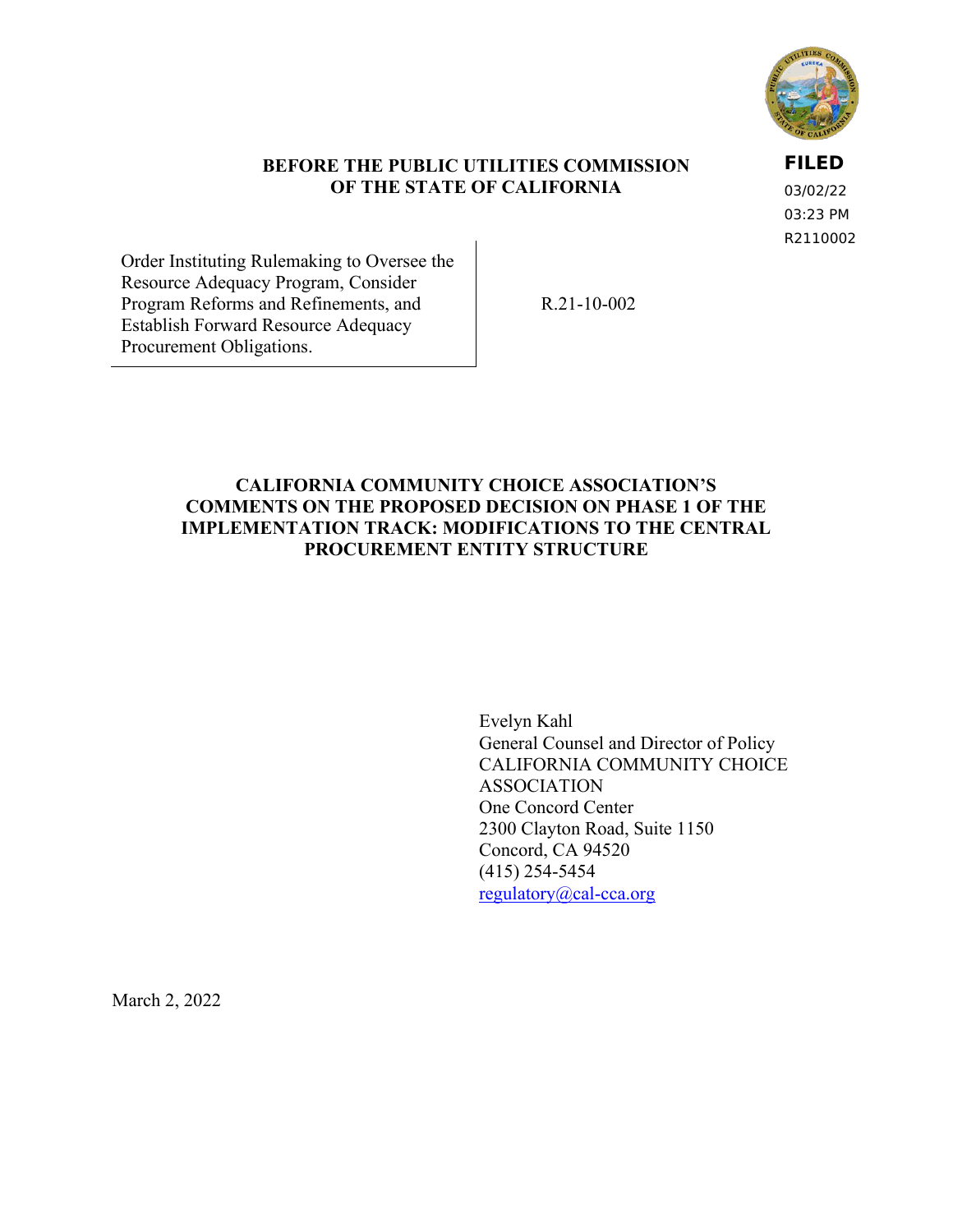| Ι.   |                                                                                                                  |                                                                                                                                                                               |  |
|------|------------------------------------------------------------------------------------------------------------------|-------------------------------------------------------------------------------------------------------------------------------------------------------------------------------|--|
| Π.   | THE PD FAILS TO ALLOW SUFFICIENT TIME FOR BOTH CPES AND                                                          |                                                                                                                                                                               |  |
|      | A.                                                                                                               | CPE Procurement for 2023 Must be Completed by June 2022 3                                                                                                                     |  |
|      | <b>B.</b>                                                                                                        | CPE Procurement for 2024 and beyond must be Completed by Late<br>September or Early October One Year Prior to the Year Ahead                                                  |  |
| III. |                                                                                                                  | THE PD PROVIDES INSUFFICIENT JUSTIFICATION FOR OMITTING A<br>LIMITED SYSTEM AND FLEXIBLE RA WAIVER PROCESS FOR RA<br>COMPLIANCE YEAR 2023 IF CPE SHORTFALLS ARE NOT FILLED BY |  |
|      |                                                                                                                  |                                                                                                                                                                               |  |
| IV.  |                                                                                                                  | THE PD FAILS TO PROMOTE SELF-SHOWING OF LOCAL<br>RESOURCES BECAUSE THE INCENTIVES AND DISINCENTIVES TO                                                                        |  |
|      | A <sub>1</sub>                                                                                                   | The PD Correctly Modifies Self-Showing Requirements to Require an<br>Attestation Rather than a Contract Between the Self-Showing LSE and                                      |  |
|      | <b>B.</b>                                                                                                        | The PD Exacerbates Disincentives to Self-Show by Placing the Risk of                                                                                                          |  |
|      | $\mathcal{C}$ .                                                                                                  | The PD Must be Modified to Confirm that the Replacement Obligation                                                                                                            |  |
| V.   | A NEW ORDERING PARAGRAPH SHOULD BE ADDED REQUIRING A<br>HOLISTIC REVIEW OF THE CPE FRAMEWORK IN PHASE 3 OF R.21- |                                                                                                                                                                               |  |
| VI.  |                                                                                                                  |                                                                                                                                                                               |  |

# **TABLE OF CONTENTS**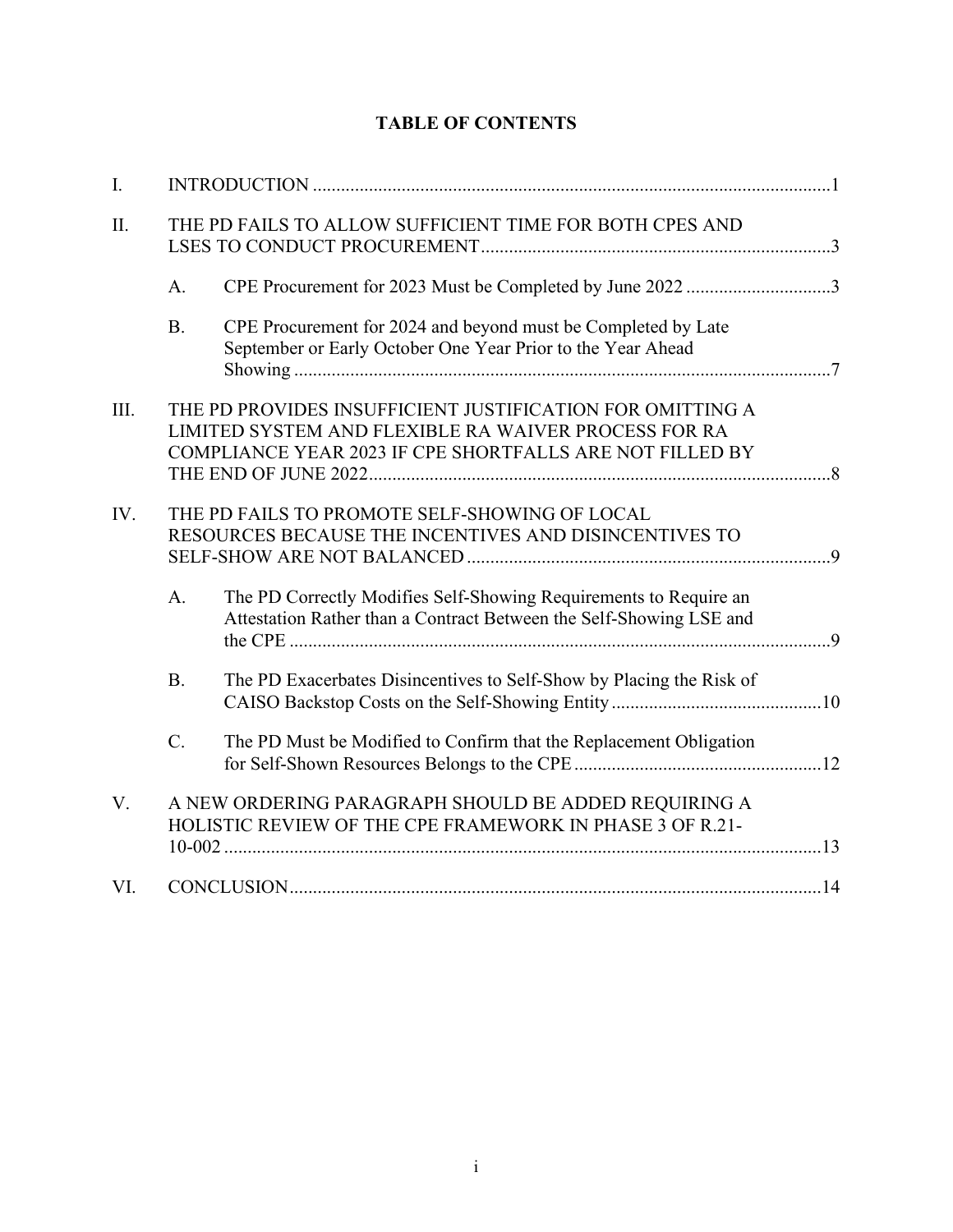# **TABLE OF AUTHORITIES**

### Page

# **California Public Utilities Commission Decisions**

# **California Public Utilities Commision Proceedings**

# **California Public Utilities Commission Rules of Practice and Procedure**

|--|--|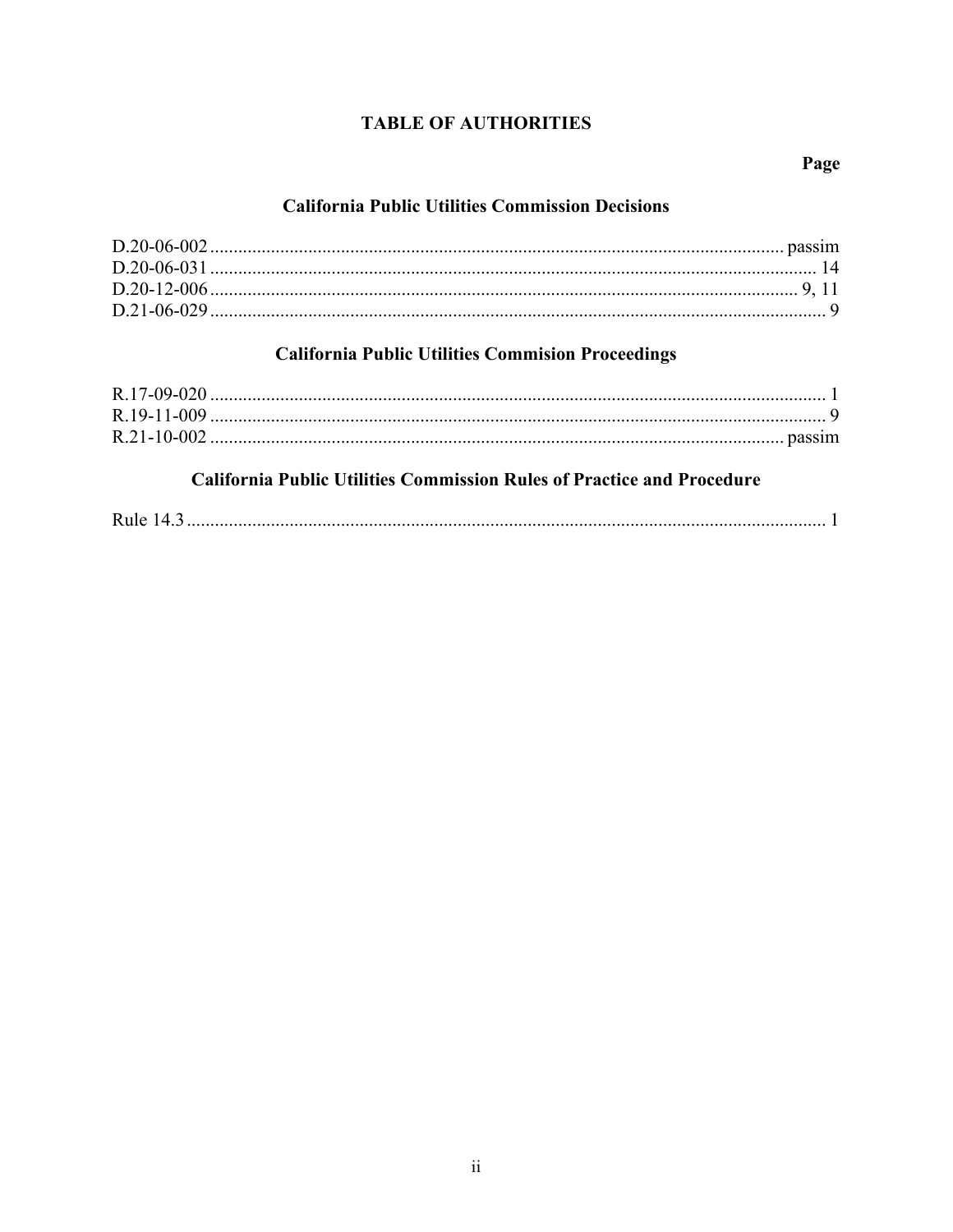### **SUMMARY OF ERRORS AND RECOMMENDATIONS**

- The PD fails to allow sufficient time for both CPEs and LSEs to conduct procurement;
	- o CPE procurement for 2023 must be completed by June 2022;
	- o CPE procurement for 2024 and beyond must be completed by late September or early October one year prior to the year-ahead showing;
- The PD provides insufficient justification for omitting a limited system and flexible RA waiver process for RA compliance year 2023 if CPE shortfalls are not filled by the end of June 2022;
- The PD fails to promote self-showing of local resources because the incentives and disincentives to self-show are not balanced;
	- o The PD correctly modifies self-showing requirements to require an attestation rather than a contract between the self-showing LSE and the CPE;
	- o The PD exacerbates disincentives to self-show by placing the risk of CAISO backstop costs on the self-showing entity;
	- o The PD must be modified to confirm that the replacement obligation for self-shown resources belongs to the CPE;
- A new Ordering Paragraph should be added requiring a holistic review of the CPE framework in Phase Three of R.21-10-002.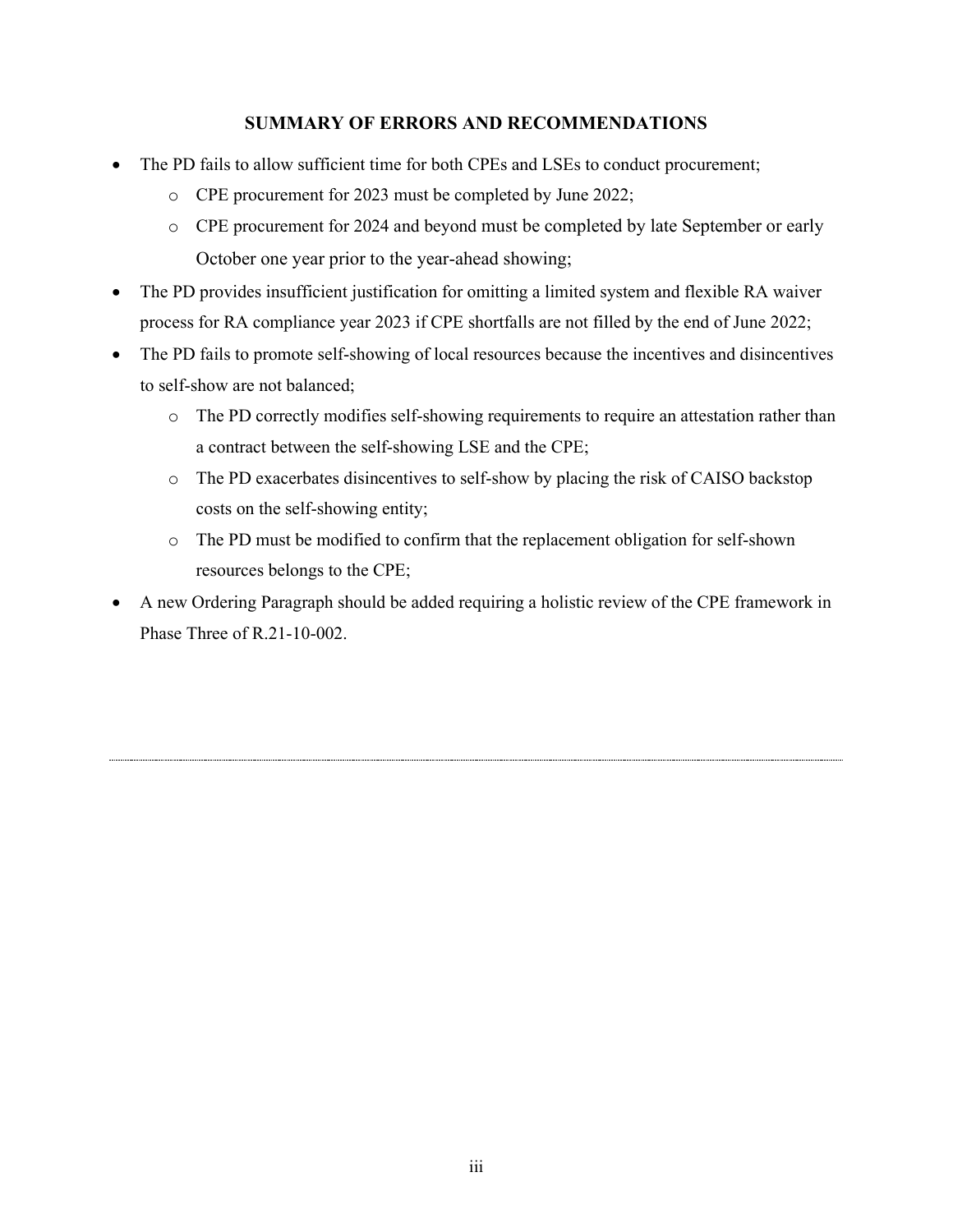### **BEFORE THE PUBLIC UTILITIES COMMISSION OF THE STATE OF CALIFORNIA**

Order Instituting Rulemaking to Oversee the Resource Adequacy Program, Consider Program Reforms and Refinements, and Establish Forward Resource Adequacy Procurement Obligations.

R.21-10-002

# **CALIFORNIA COMMUNITY CHOICE ASSOCIATION'S COMMENTS ON THE PROPOSED DECISION ON PHASE 1 OF THE IMPLEMENTATION TRACK: MODIFICATIONS TO THE CENTRAL PROCUREMENT ENTITY STRUCTURE**

The California Community Choice Association  $(CaICCA)^1$  $(CaICCA)^1$  submits these comments

pursuant to Rule 14.3 of the California Public Utilities Commission (Commission) Rules of

Practice and Procedure on the proposed *Decision on Phase 1 of the Implementation Track:* 

*Modifications to the Central Procurement Entity Structure* (Proposed Decision or PD) issued on

February 10, 2022.

# <span id="page-4-0"></span>**I. INTRODUCTION**

Decision (D.) 20-06-002 adopted a "hybrid" central procurement entity (CPE) framework for

local Resource Adequacy (RA) in Pacific Gas and Electric Company (PG&E) and Southern

California Edison Company's (SCE) service areas beginning with the [2](#page-4-2)023 RA compliance year.<sup>2</sup>

<span id="page-4-1"></span><sup>1</sup> California Community Choice Association represents the interests of 23 community choice electricity providers in California: Apple Valley Choice Energy, Central Coast Community Energy, Clean Energy Alliance, Clean Power Alliance, CleanPowerSF, Desert Community Energy, East Bay Community Energy, Lancaster Choice Energy, Marin Clean Energy, Orange County Power Authority, Peninsula Clean Energy, Pico Rivera Innovative Municipal Energy, Pioneer Community Energy, Pomona Choice Energy, Rancho Mirage Energy Authority, Redwood Coast Energy Authority, San Diego Community Power, San Jacinto Power, San José Clean Energy, Santa Barbara Clean Energy, Silicon Valley Clean Energy, Sonoma Clean Power, and Valley Clean Energy.

<span id="page-4-2"></span><sup>2</sup> *Decision on Central Procurement of the Resource Adequacy Program*, June 11, 2020 (R.17-09- 020) (D.20-06-002).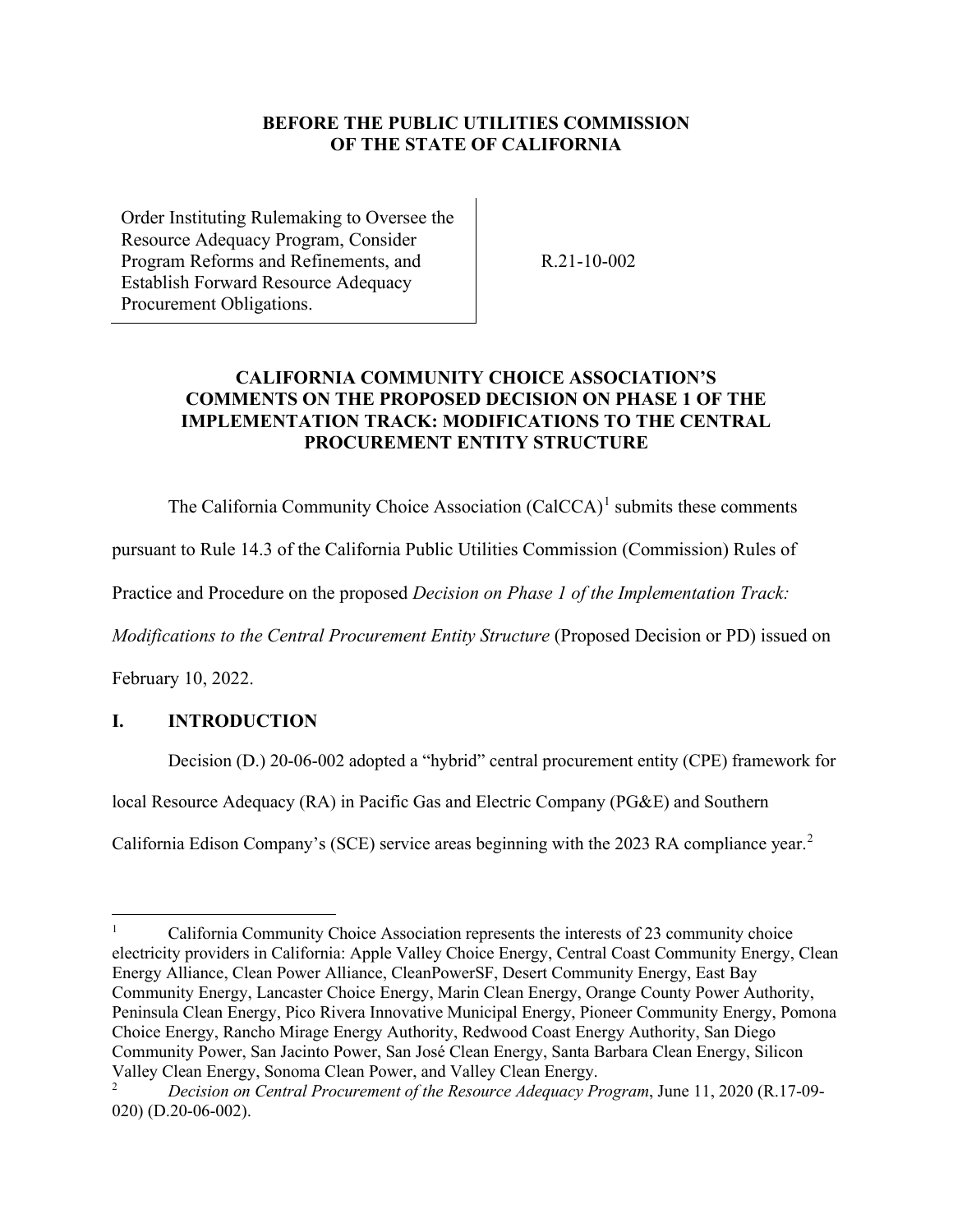Under this framework, load-serving entities (LSEs) in PG&E and SCE's territories no longer receive local RA allocations. Instead, the CPE is required to meet the local RA obligations through its own procurement. LSEs or generators may sell bundled local RA to the CPE or LSEs may reduce the overall CPE procurement requirement by self-showing local RA attributes to the CPE, while retaining the system and flexible attributes of the resource for their own use. The CPE can also defer procurement to the California Independent System Operator's (CAISO's) backstop mechanisms if procurement costs are deemed unreasonably high.

On November 1, 2021, PG&E and SCE's CPEs submitted Annual Compliance Reports summarizing CPE procurement activity in 2021. SCE Advice Letter 4626-E, dated November 1, 2021, indicated a small amount of unfulfilled monthly 2023 obligations likely to be filled in future request for offers (RFOs), and therefore, nothing has been deferred to the CAISO's backstop processes.[3](#page-5-0) PG&E's Supplemental CPE Annual Compliance Report filed on November 19, 2021 indicated procurement for 2023 is short of the local RA requirement by up to roughly 6,000 MW, or 53 percent of its requirement.<sup>[4](#page-5-1)</sup> It is not clear in the Supplemental CPE Annual Compliance Report if the CPE will attempt to do more procurement to meet the local obligation or defer procurement to the CAISO's Capacity Procurement Mechanism (CPM) authority.

Given the significant short position, LSEs have a high level of uncertainty about the amount of Cost Allocation Mechanism (CAM)-allocated resource credits they can expect to receive, significantly complicating their 2023 system and flexible procurement. The timeline adopted in the PD exacerbates this uncertainty by prolonging the allocation of system and flexible credits to 6 to 8 weeks prior to the year-ahead showings. The PD makes an improvement to the self-showing process by allowing attestations to self-show rather than requiring contracts between the self-showing entity

<span id="page-5-0"></span><sup>3</sup> *Central Procurement Entity Annual Compliance Report: 2021*, Southern California Edison Company (SCE), Nov. 1, 2021, Independent Evaluator Report at 31 (document page 70 of 98).

<span id="page-5-1"></span><sup>4</sup> *Supplemental: Pacific Gas and Electric Company ("PG&E") Central Procurement Entity ("CPE") Annual Compliance Report*, Nov.19, 2021, Attachment 1.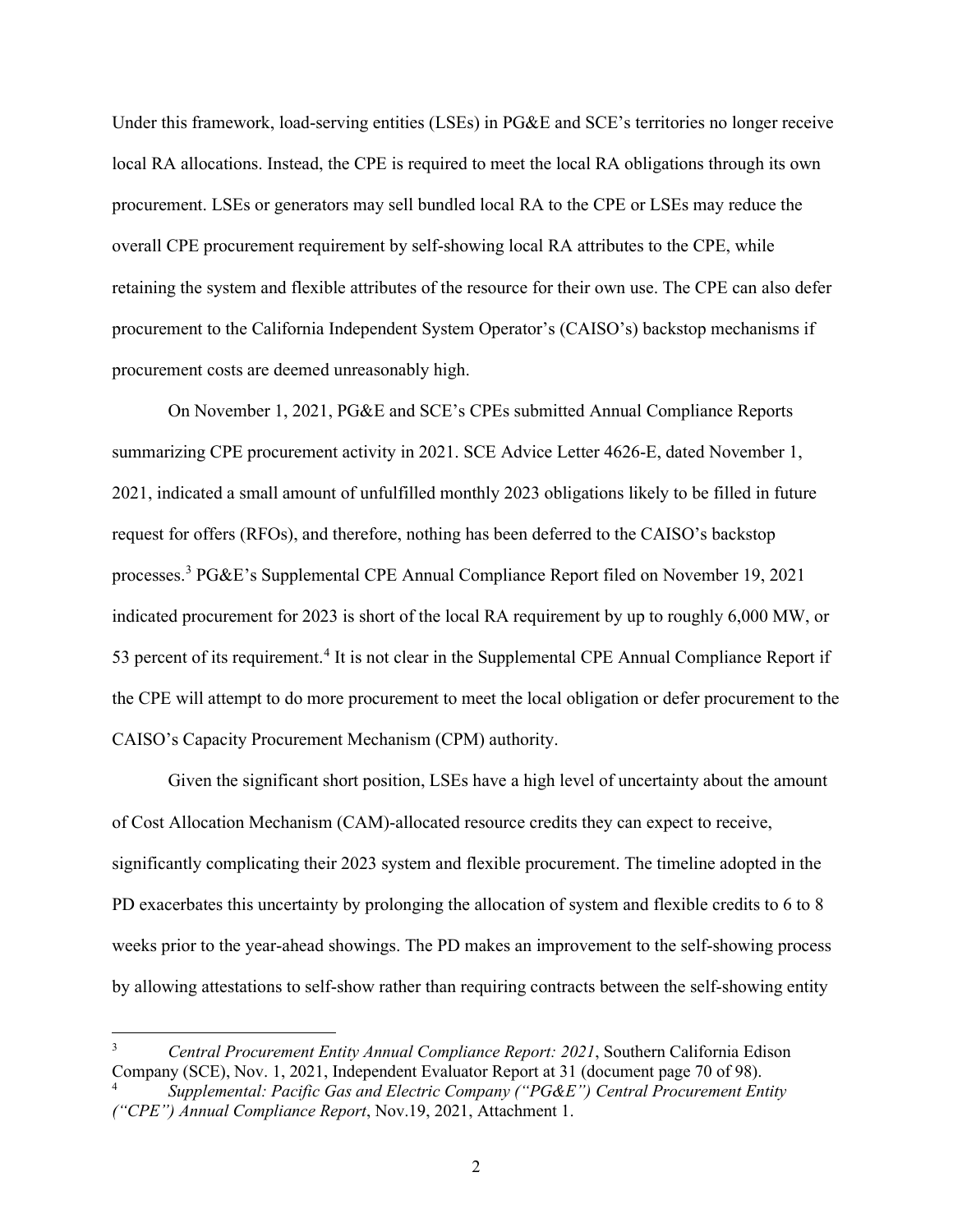and the CPE. However, the imbalance between the incentives and disincentives to self-show is not resolved by this change alone. In fact, the PD makes other modifications that would worsen this imbalance by placing additional risks on self-showing LSEs.

CalCCA makes the following necessary recommendations to the Commission that must be

adopted to enable a functioning CPE framework:

- The PD fails to allow sufficient time for both CPEs and LSEs to conduct procurement;
	- o CPE procurement for 2023 must be completed by June 2022;
	- o CPE procurement for 2024 and beyond must be completed by late September or early October one year prior to the year-ahead showing;
- The PD provides insufficient justification for omitting a limited system and flexible RA waiver process for RA compliance year 2023 if CPE shortfalls are not filled by the end of June 2022;
- The PD fails to promote self-showing of local resources because the incentives and disincentives to self-show are not balanced;
	- o The PD correctly modifies self-showing requirements to require an attestation rather than a contract between the self-showing LSE and the CPE;
	- o The PD exacerbates disincentives to self-show by placing the risk of CAISO backstop costs on the self-showing entity;
	- o The PD must be modified to confirm that the replacement obligation for selfshown resources belongs to the CPE; and
- A new Ordering Paragraph (OP) should be added requiring a holistic review of the CPE framework in Phase Three of R.21-10-002.

# <span id="page-6-0"></span>**II. THE PD FAILS TO ALLOW SUFFICIENT TIME FOR BOTH CPES AND LSES TO CONDUCT PROCUREMENT**

# <span id="page-6-1"></span>**A. CPE Procurement for 2023 Must be Completed by June 2022**

The timeline adopted in D.20-06-002 specified that, in late September to early October

2021, LSEs would receive final CAM credits (based on coincident peak-load shares) for any

system and flexible capacity that was procured by the CPE.<sup>[5](#page-6-2)</sup> This would have allowed roughly

<span id="page-6-2"></span><sup>5</sup> PD at 26.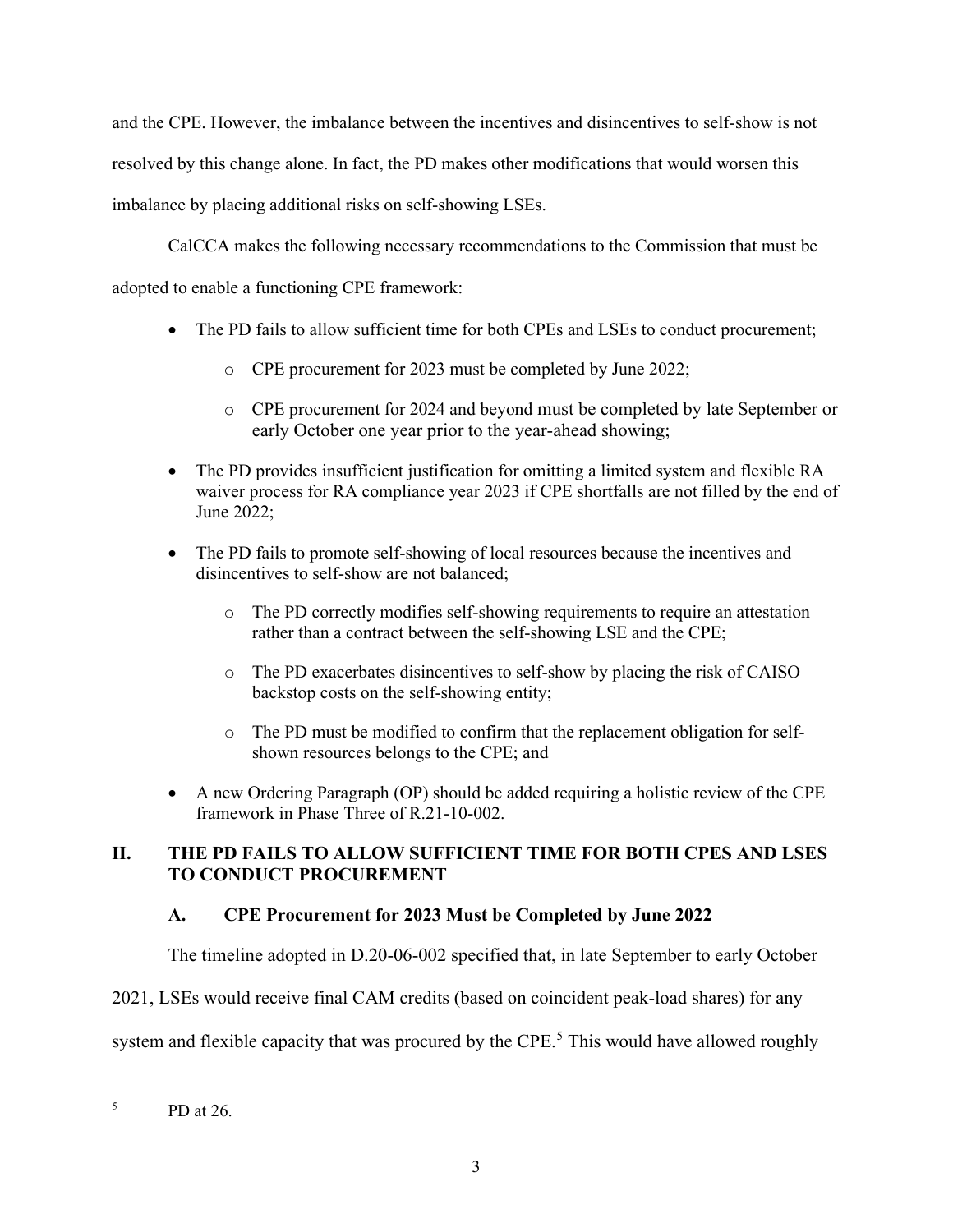15 months from the time the CPE is allocated its local requirement in June 2020 and the time CPE procurement would need to conclude to allocate credits to LSEs. Then, LSEs would have roughly 13 months from the time they receive their credits from CPE procurement in late September or early October 2021 and LSEs' year-ahead showings for the 2023 compliance year made in late October 2022. This timeline appropriately balances the time provided for CPE procurement of local RA and LSE procurement of system and flexible RA.

The PD incorrectly concludes PG&E's proposal modifying the CPE timeline gives both LSEs and CPEs a similar amount of time to complete necessary procurement after receiving allocations.<sup>[6](#page-7-0)</sup> Under the PD, the time between LSEs receiving credits from the CPE and their year-ahead showings is reduced from 13 months to 2 months at most. Leaving LSEs uncertain of the amount of their system and flexible credits until 6 to 8 weeks prior to their year-ahead showings is unworkably late.

The following figure demonstrates that the PD significantly disadvantages LSEs in their system RA procurement by modifying the timeline adopted in D.20-06-002. Specifically, the PD fails to recognize that the three-year forward local RA program provides CPEs the ability to complete their procurement roughly one year prior to the year-ahead filings, subject to any changes in the local capacity requirements (LCR) in subsequent years. This encroaches on LSEs' ability to procure their own system and flexible RA after receiving CPE credits.

<span id="page-7-0"></span><sup>6</sup> PD Finding of Fact 8.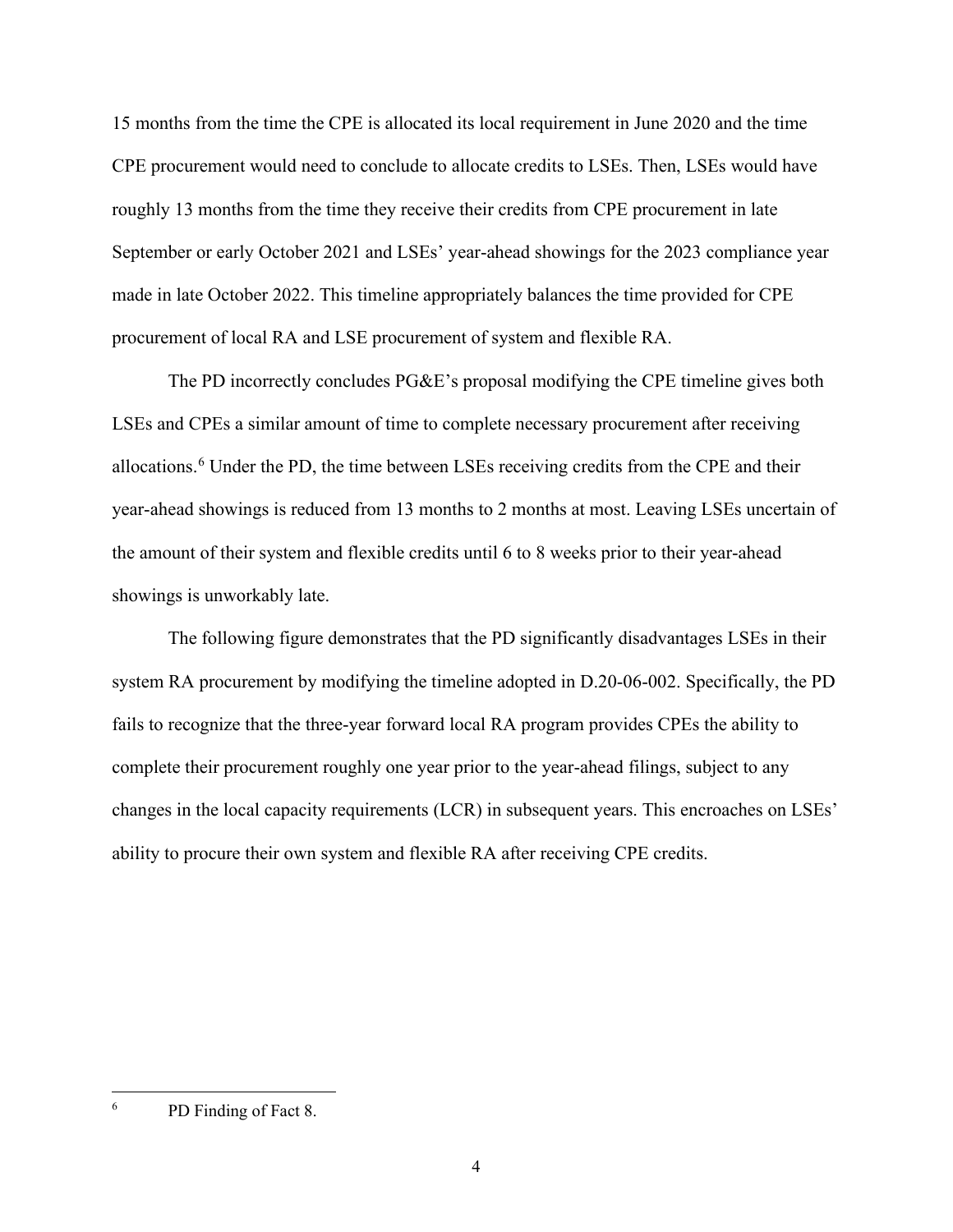

#### **Figure 1: CPE Timeline Adopted in D.20-06-002 Compared to CalCCA's Proposed Timeline for 2023 and the Timeline Adopted in the PD**

Parties in this proceeding have incorrectly suggested LSEs can mitigate against the uncertainty introduced by this change by self-showing resources to the CPE. First, LSEs are under no obligation to self-show and, as described in Section IV, under the current framework it may be in their best interest not to self-show. Second, while LSEs retain the system and flexible attributes of self-shown resources, they do not receive megawatts (MW) for MW allocation of the local attributes. Therefore, even if an individual LSE self-shows all their resources to the CPE, the LSE is still uncertain of what it will be allocated because its allocation depends on what other LSEs elect to self-show. For example, if total LSE self-showings cover the entire CPE obligation, the CPE will not need to undertake its own procurement, LSEs will not be allocated any credits from the CPE, and LSEs will need to meet their system and flexible requirement using their own resources. On the other extreme, if no LSEs self-show, the CPE will need to procure to the total requirement, LSEs will be allocated system and flexible credits for the CPE's procurement, and LSE procurement for their own obligations would be significantly reduced.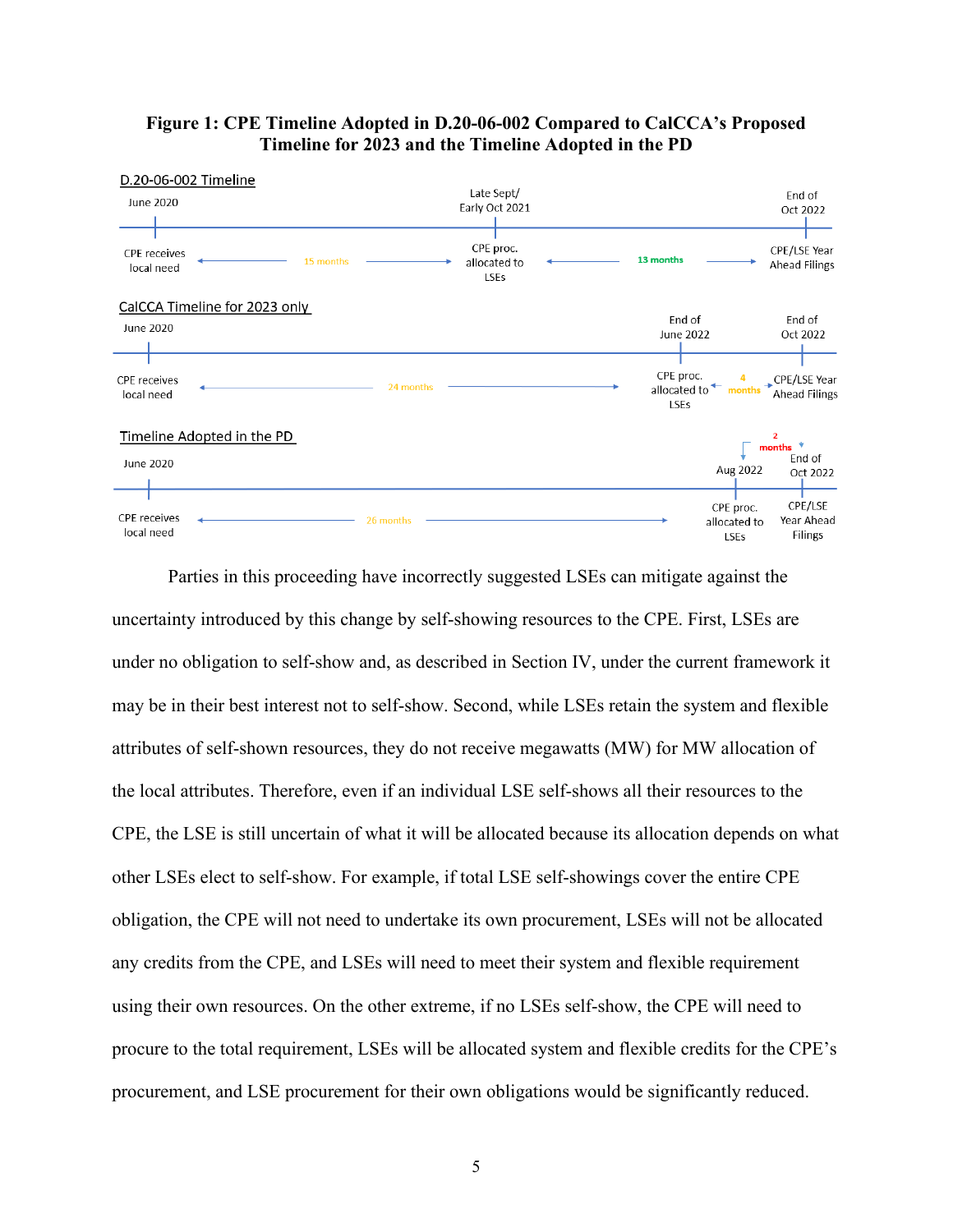Individual LSEs cannot predict the amount of credits they will receive until procurement is complete because the amount of credits depends on the amount of self-showing done by other LSEs and the amount of procurement completed by the CPE.

The Commission should revise the PD to require CPEs to finalize procurement by the end of June 2022, such that credits from CPE procurement can be allocated to LSEs at the same time the system and flexible requirements are adopted. While the PD aims to provide CPEs and LSEs similar amounts of time to conduct procurement, the PD fails to recognize that the three-year forward local RA program and the timeline adopted in D.20-06-002 already provided CPEs and LSEs roughly the same amount of time to conduct procurement (roughly 15 months and 13 months, respectively).

Parties opposed to CalCCA's proposal suggest that requiring CPE procurement to conclude by the end of June 2022 would constrain efficient procurement by the CPE and that because local RA requirements are not finalized until June each year, CPEs would be uncertain of their final local requirement.<sup>[7](#page-9-0)</sup> While the local requirements may change from when they are initially adopted three years forward to when they are finalized one year forward, they are unlikely to change with the same magnitude as the largest CPE short position observed for 2023. From 2020 to 2021, the largest change in the LCR was roughly 1,800 MW due to changes in the LCR study criteria, which would not likely be a common recurrence. From 2021 to 2022, the largest change in the LCR was roughly 880 MW due to load forecast increases. Because the CAISO establishes local RA requirements on a three-year forward basis, most marginal changes to the local requirement should be minimal year over year. Notably, the changes experienced in

<span id="page-9-0"></span><sup>7</sup> PD at 31.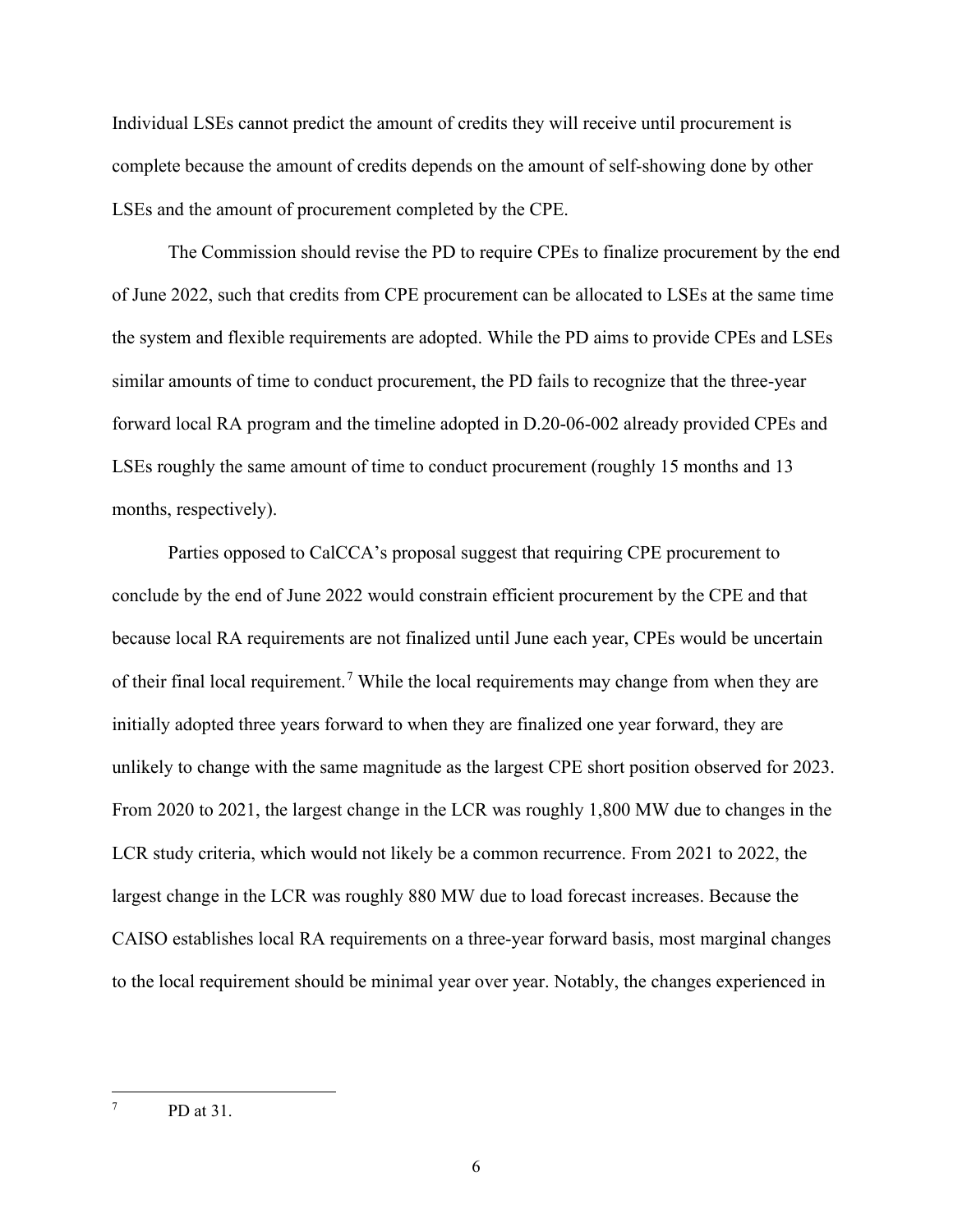LCR requirement changes have been significantly lower than the roughly 6,000 MW CPE open position that impact LSE system and flexible procurement.

#### <span id="page-10-0"></span>**B. CPE Procurement for 2024 and beyond must be Completed by Late September or Early October One Year Prior to the Year Ahead Showing**

CalCCA proposed CPEs finalize their procurement for compliance year 2023 by June 2022.<sup>[8](#page-10-1)</sup> This proposal was made in recognition of the significant shortfall in CPE procurement for 2023 and to allow CPEs to fill their short positions prior to allocating system and flexible credits to LSEs. For compliance years 2024 and beyond, however, the Commission must commit to giving LSEs adequate time between receiving their system and flexible allocations from the CPEs and submitting their year-ahead filings. This can be accomplished by requiring CPE procurement to be completed in late September or early October one year prior to the yearly showings for RA compliance years 2024 and beyond, as originally established in D.20-06-002. If the local requirements change between the adoption of the three-year forward and one-year forward LCRs, the CPE should be able to conduct procurement to fill the marginal need.

This timeline is critical because LSEs must have certainty around their system and flexible obligations in order to perform orderly and efficient procurement. Extending CPE procurement beyond this timeframe could result in increased ratepayer costs because LSEs may procure above what they need given the uncertainty around the amount of credits they can expect to receive. Further, when CPEs are still procuring at the same time as the LSEs, the CPE and LSEs will be seeking to procure the same MW in the market, driving up costs for all parties. Once final allocations are known, all LSEs will need to execute deals with suppliers that are likely bidding into multiple solicitations under the same minimal timeframe. A timeline that

<span id="page-10-1"></span><sup>8</sup> *California Community Choice Association's Phase 1 Proposals in Response to the Assigned Commissioner's Scoping Memo and Ruling*, Dec. 13, 2021 (R.21-10-002) (CalCCA Proposals) at 8-9.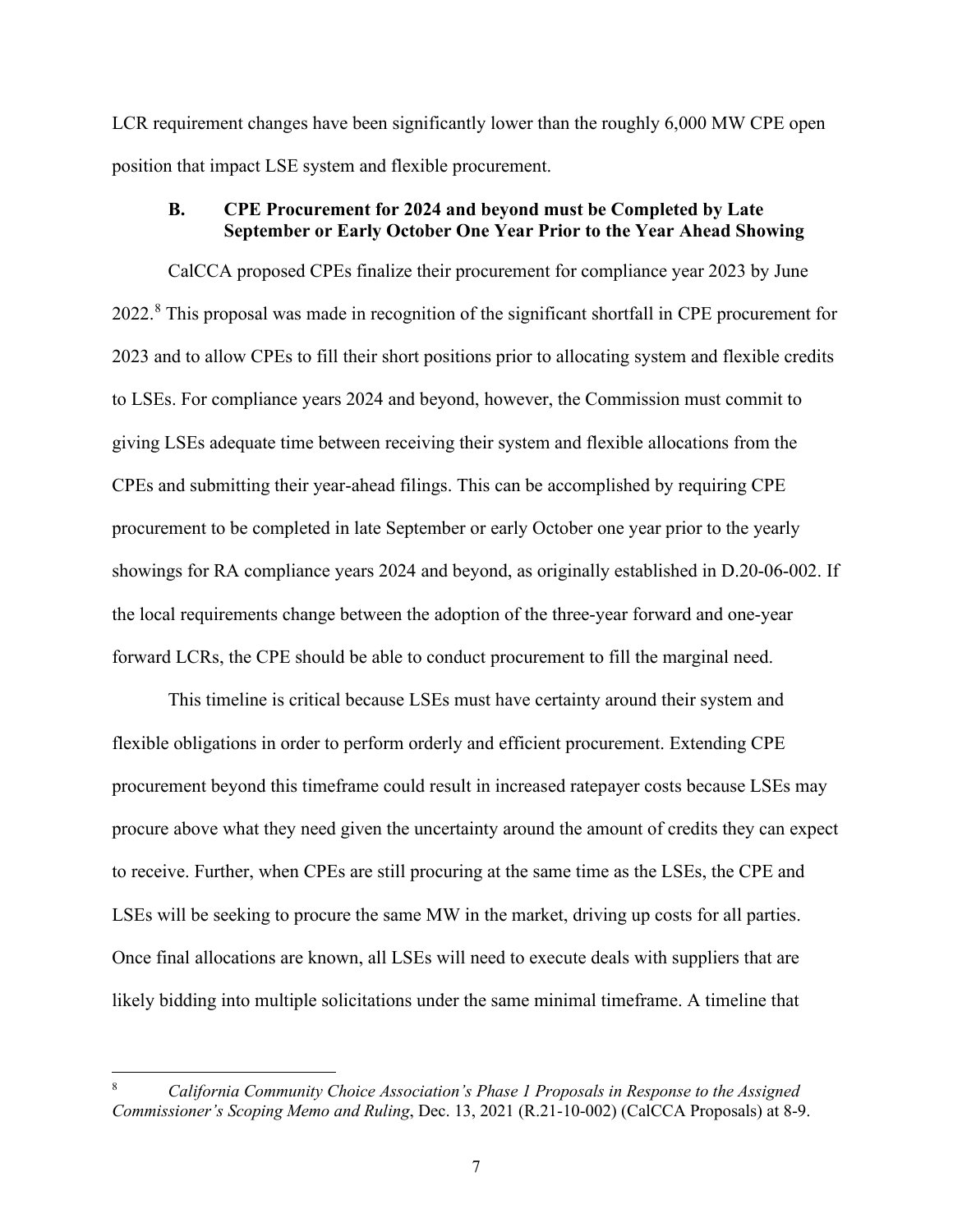allows CPEs to complete their procurement of local RA, then LSEs to complete their procurement of system RA after receiving credits from the CPE will result in the most orderly and efficient outcome because each entity will know the amount of their obligation and have sufficient time to conduct procurement.

# <span id="page-11-0"></span>**III. THE PD PROVIDES INSUFFICIENT JUSTIFICATION FOR OMITTING A LIMITED SYSTEM AND FLEXIBLE RA WAIVER PROCESS FOR RA COMPLIANCE YEAR 2023 IF CPE SHORTFALLS ARE NOT FILLED BY THE END OF JUNE 2022**

At this time, it remains unclear if the CPE will be able to meet its full procurement obligation for 2023. This uncertainty has already significantly impacted LSEs in the process of conducting procurement of system and flexible RA to meet their own requirements. If the CPE does not meet its full local RA obligation by the end of June 2022, when system and local requirements are finalized, the Commission should adopt a system and flexible RA waiver for the 2023 RA compliance year for LSEs whose procurement was impacted by CPE procurement shortfalls as CalCCA proposed.<sup>[9](#page-11-1)</sup> CalCCA's proposed waiver would be limited to the 2023 compliance year and only apply to LSE deficiencies up to the MW amount of expected CPE allocations had the CPE fully met its procurement requirement.

By omitting a discussion on CalCCA's proposed limited system and flexible waiver process resulting from unfilled CPE procurement, the PD would "triple down" on financial penalties LSEs face as a direct result of procurement that should have been completed on their behalf but was not. LSEs face financial penalties for failing to meet their requirements through both the Commission penalty structure and potential CAISO backstop costs. Additionally, the Commission's penalty structure includes a tiered point system that assigns points to LSEs each time they are deficient, resulting in higher penalties the more points accrued. If the Commission

<span id="page-11-1"></span>9 CalCCA Proposals at 14.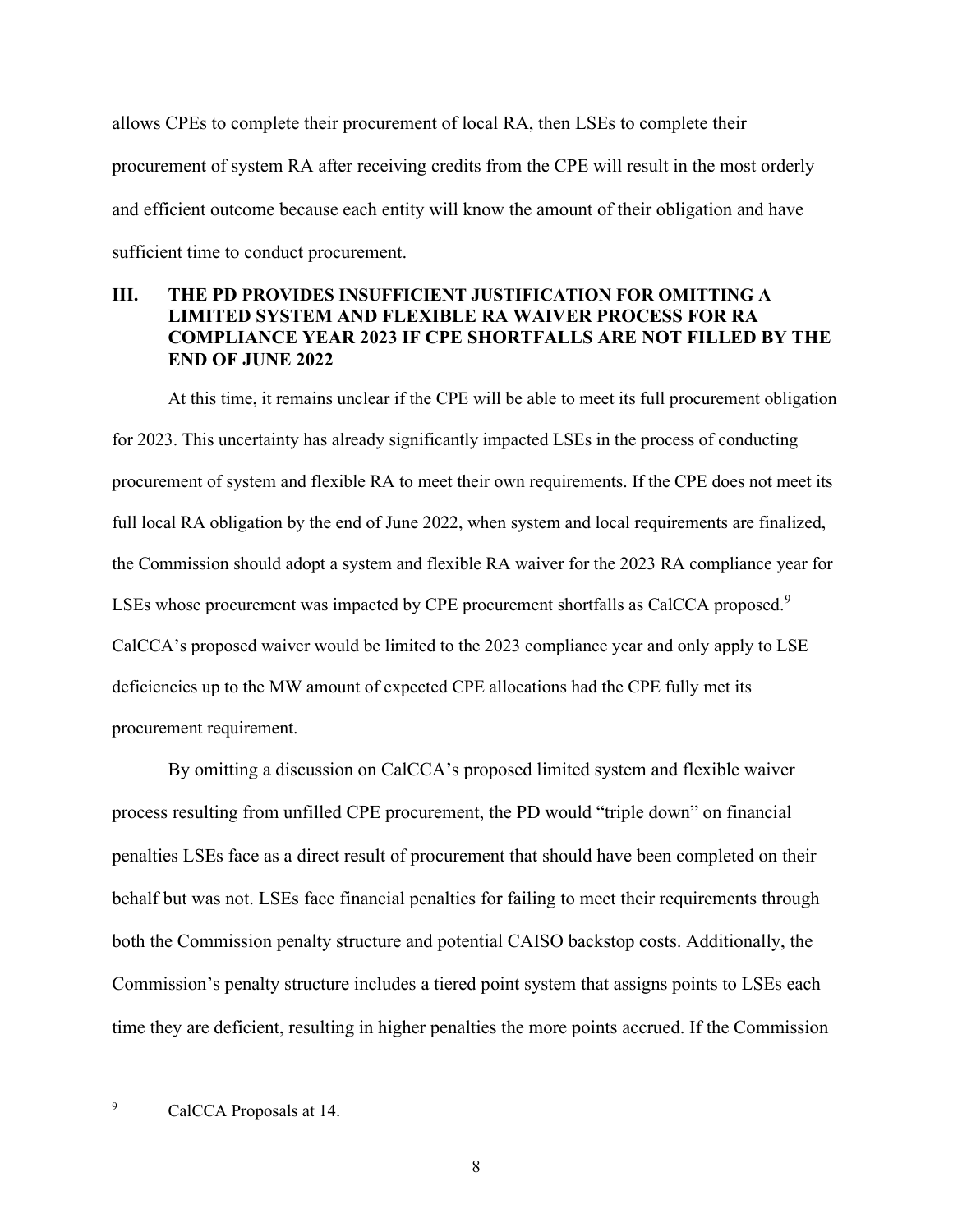will not institute system and flexible RA waivers for this limited instance, the Commission must, at minimum, not assign any points to LSEs with deficiencies within the amount of CPE credits they did not receive. This is appropriate under the current situation where LSEs are still unclear about the system and flexible RA credits they can expect to receive. The CPE does not face RA penalties for deferring procurement to CAISO's backstop authority. LSEs, on the other hand, face penalties of up to \$26.64/kW- month under the tiered penalty structure adopted in D.21-06-029.[10](#page-12-2) If a waiver is not adopted, the Commission should not assign points to LSEs who are short of their obligation by the amount of credits they could have received from the CPE had the CPE fully met its obligation but did not.

# <span id="page-12-0"></span>**IV. THE PD FAILS TO PROMOTE SELF-SHOWING OF LOCAL RESOURCES BECAUSE THE INCENTIVES AND DISINCENTIVES TO SELF-SHOW ARE NOT BALANCED**

# <span id="page-12-1"></span>**A. The PD Correctly Modifies Self-Showing Requirements to Require an Attestation Rather than a Contract Between the Self-Showing LSE and the CPE**

The PD expresses concern that a limited amount of local resources were self-shown to the PG&E CPE and indicated that it is important to address and eliminate barriers that unnecessarily disincentivize LSEs from self-showing.<sup>11</sup> The PD removes one of the barriers to self-showing by adopting an attestation requirement to self-show in lieu of the rules adopted in D.20-12-006 that require self-showing LSEs to execute contracts with the CPE.<sup>12</sup> CalCCA supports this portion of the PD. The requirement to execute contracts between self-showing LSEs and CPEs, coupled with the CPE requiring LSEs to provide the same information outlined in the selection criteria established in D.20-06-002 put unnecessary risk on the LSE or required information about resource attributes

<span id="page-12-2"></span><sup>10</sup> *Decision Adopting Local Capacity Obligations for 2022-2024, Flexible Capacity Obligations for 2022, and Refinements to the Resource Adequacy Program*, June 24, 2021 (R.19-11-009) at 55-60.

<span id="page-12-4"></span><span id="page-12-3"></span> $^{11}$  PD at 13.

PD at 17.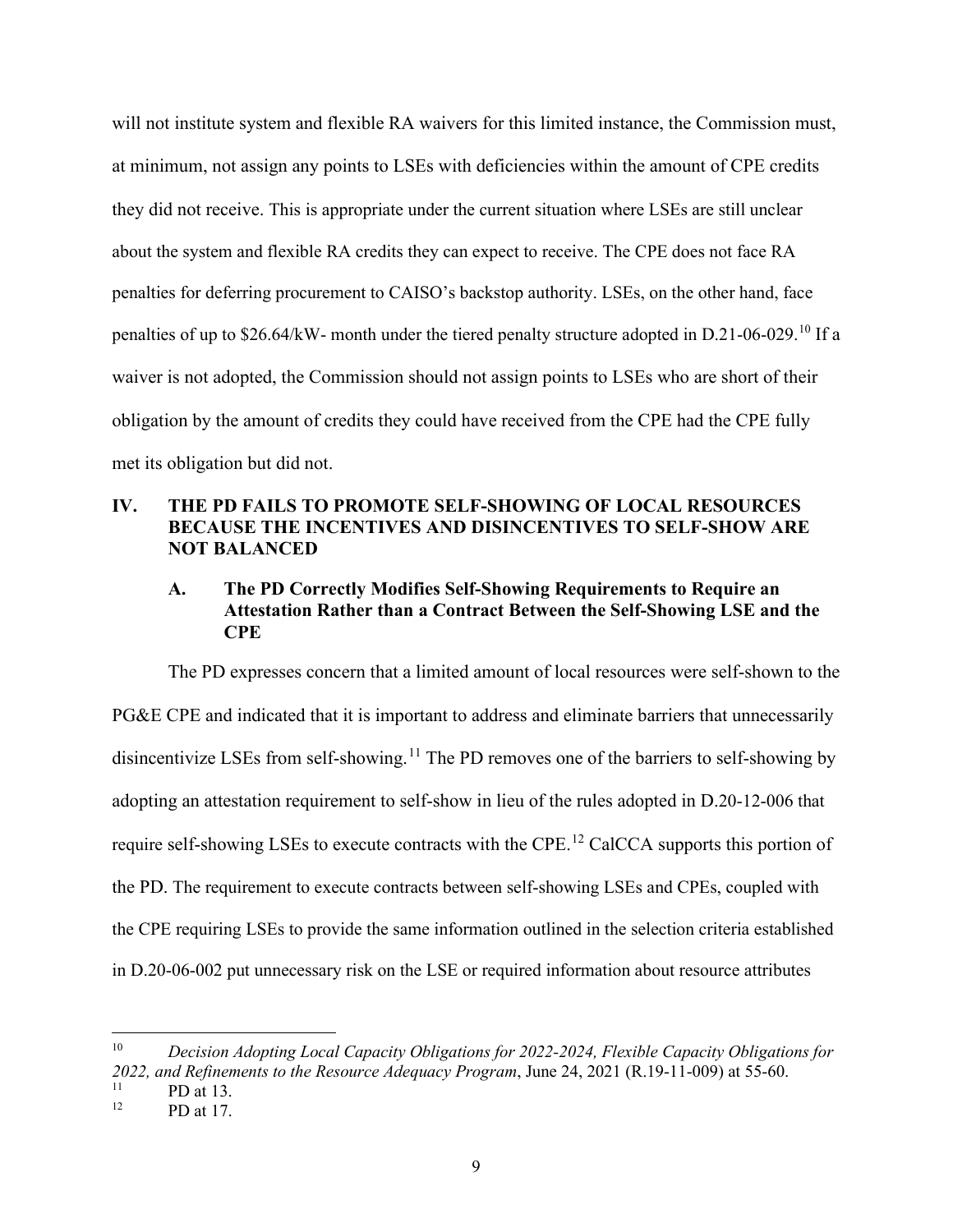that LSEs did not have.<sup>[13](#page-13-1)</sup> Adopting an attestation requirement will eliminate unnecessary barriers that may prevent LSEs from self-showing and will likely lead to more self-showing offers if the disincentives to self-show described below are appropriately addressed.

### <span id="page-13-0"></span>**B. The PD Exacerbates Disincentives to Self-Show by Placing the Risk of CAISO Backstop Costs on the Self-Showing Entity**

The proposal in the PD regarding CPM cost allocation creates further imbalances between the benefits and risks of self-showing that threaten the Commission's ability to maximize the amount of resources shown to the CPE. The PD further modifies the self-showing process, requiring all LSEs in the CPE service area to cover backstop costs if a CPM is caused by failure of a self-shown resource to perform due to a planned outage. The PD would also require all LSEs, not only the self-showing LSE, to cover backstop costs incurred due to a nonperforming self-shown resource located outside of the CPE service area. However, if a selfshown resource inside the CPE service area fails to perform due to any reason other than a planned outage, the self-showing LSE would be responsible for any associated CPM costs. The PD adopts this proposal on the basis of ensuring self-shown resources are actually shown to the Commission and CAISO.

The PD also expresses the need to understand why LSEs may not self-show their resources and adopts a justification statement LSEs must submit explaining why they did not bid or self-show.<sup>[14](#page-13-2)</sup> When comparing the risks and benefits to self-showing, however, it is clear a major explanation is likely that the incentives and disincentives are not aligned in a way that would encourage LSEs to self-show. This proposal must be modified to address this

<span id="page-13-2"></span><span id="page-13-1"></span><sup>&</sup>lt;sup>13</sup> D.20-06-002 Ordering Paragraph 14.<br><sup>14</sup> PD st <sup>15</sup>

PD at 15.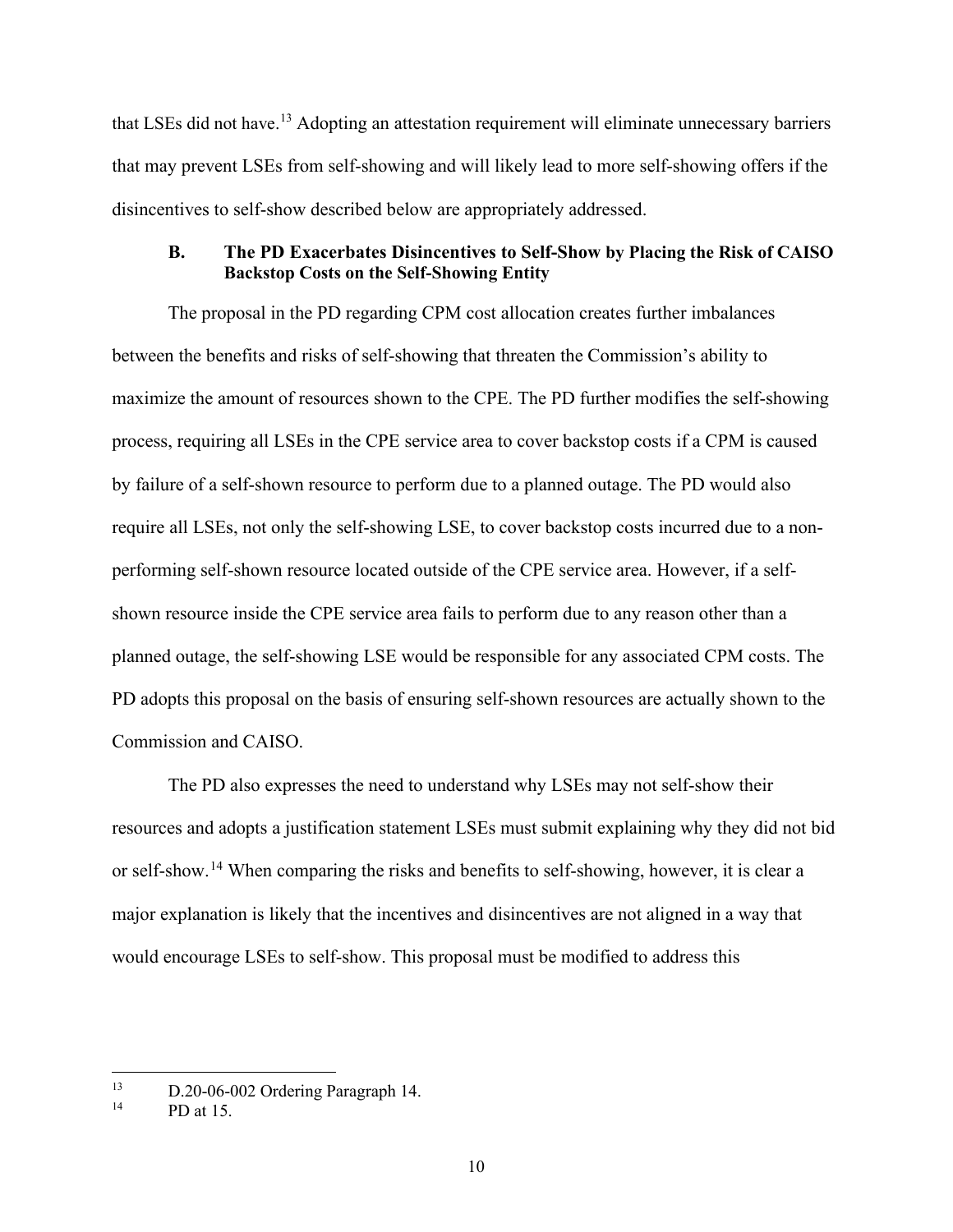misalignment if the Commission aims to address its concern around the small number of selfshowing offers picked up by the CPEs for 2023.

The benefits of self-showing are 1) a small Local Capacity Requirement Reduction Compensation Mechanism (LCR RCM) payment and 2) a pro-rata reduction in CPE procurement costs. The LCR RCM was designed to incentivize the development of new preferred or energy storage resources in local areas. Because the LCR RCM only applies to new preferred or energy storage resources, most local resources are not eligible for compensation if self-shown.<sup>[15](#page-14-0)</sup> Additionally, because system RA capacity is constrained, the premium for local RA, the basis of the LCR RCM payment, is very small. In some local areas, the LCR RCM is \$0/kW-month. At most, the LCR RCM is \$1.78/kW-month.[16](#page-14-1)

When an LSE self-shows a local resource, it lowers the overall amount of the CPE local RA obligation. Therefore, while the self-showing LSE maintains all the system and flexible attributes, it only receives a reduction in CPE costs pro-rata based on its load share in the local area. For example, an LSE with a 3 percent load ratio share that shows a 100 MW resource would receive a reduction in cost allocation from the CPE of 3 MWs. However, in exchange for this reduction in cost allocation, under the PD the self-showing LSE takes on 100 percent of the CAISO CPM cost risk if the resource is unable to perform in a given month.

The PD would introduce additional risks to self-showing by assigning CAISO backstop costs to the self-showing LSE in the event a self-shown resource cannot perform for reasons other than a planned outage. If a resource is shown for system RA only, as opposed to local RA,

<span id="page-14-0"></span><sup>15</sup> *Decision On Track 3.A Issues: Local Capacity Requirement Reduction Compensation Mechanism And Competitive Neutrality Rules*, Dec. 3, 2020 (D.20-12-006), Conclusion of Law 4 and OP 4. See Local Capacity Requirement Reduction Compensation Mechanism:

<span id="page-14-1"></span>[https://www.cpuc.ca.gov/-/media/cpuc-website/divisions/energy-division/documents/resource-adequacy](https://www.cpuc.ca.gov/-/media/cpuc-website/divisions/energy-division/documents/resource-adequacy-homepage/resource-adequacy-compliance-materials/lcr-rcm-prices.pdf)[homepage/resource-adequacy-compliance-materials/lcr-rcm-prices.pdf](https://www.cpuc.ca.gov/-/media/cpuc-website/divisions/energy-division/documents/resource-adequacy-homepage/resource-adequacy-compliance-materials/lcr-rcm-prices.pdf) .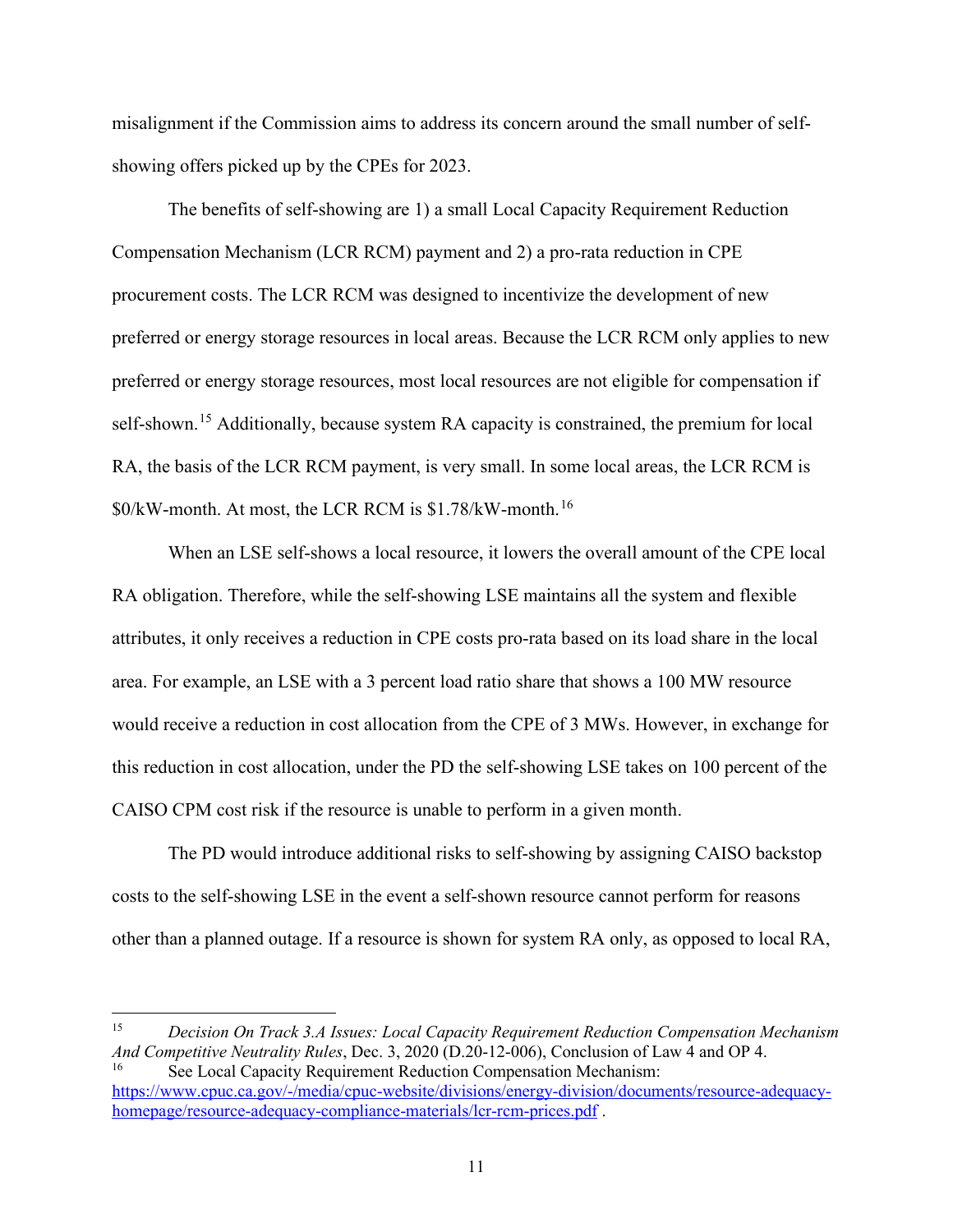the resource can be replaced by another system resource if the shown resource becomes unavailable. However, if a resource is shown for local, the resource has a like-for-like replacement requirement, in which the resource must be replaced by another resource in the same local area. Because system RA is scarce and local RA is even more scarce, there is significant risk that the price of replacement capacity local premium will be higher than the LCR RCM, if replacement is available at all. Keeping in mind that the LSE will still be responsible for meeting their system and flexible RA obligations, the LSE will need to procure system and potentially flexible resources. In addition to this cost, if the LSE cannot find a local resource replacement, the self-showing LSE would be subject to the entirety of CAISO backstop costs with a soft-offer cap of \$6.31/kW-month. The sum of the LSE procuring to meet system RA and the CAISO backstop costs will clearly be higher than the \$1.78/kW-month maximum LCR RCM payment the self-showing LSE would receive. Taken together, the LCR RCM and pro-rata reduction in CPE costs will likely not be enough to outweigh the risks of self-showing via replacement or CPM costs as established in the PD.

#### <span id="page-15-0"></span>**C. The PD Must be Modified to Confirm that the Replacement Obligation for Self-Shown Resources Belongs to the CPE**

The PD should be modified to require the CPE to allocate backstop costs pro-rata to all LSEs including the self-showing LSE, commensurate with the benefits received. This modification would eliminate the risk of self-showing present in the PD's proposal for the CPE to allocate the full backstop costs to self-showing LSEs who only receive a pro-rata share of the benefits. The PD must be modified such that the following steps are taken when a self-shown resource does not perform:

> 1. Allow, but do not require, self-showing LSEs to substitute non-performing selfshown resources with another resource as the like-for-like local resource;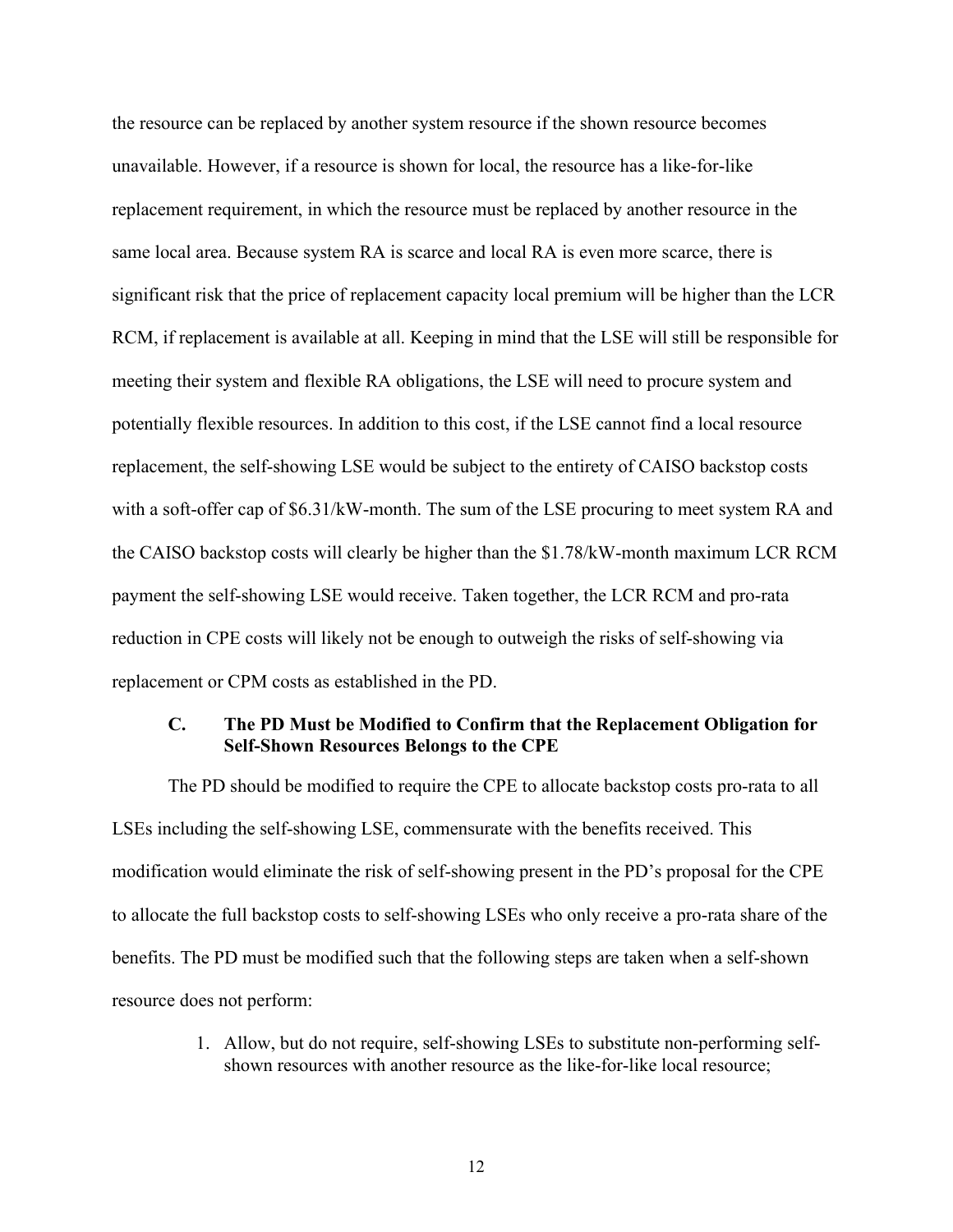- 2. If the self-showing LSE does not substitute, allow the CPE to replace the nonperforming self-shown resources and allocate the costs to all LSEs in the TAC area, as all LSEs receive benefit from the self-shown resource or its replacement; and
- 3. If CAISO backstop is necessary, the CPE should allocate the CAISO backstop costs to all LSEs, as all LSEs receive the local benefit.

This approach will allow LSEs to self-show without taking on additional replacement or backstop risk beyond what it would have if it did not self-show. It also allows for replacement capacity to be provided when available, either by the self-showing LSE or the CPE, to avoid the need for the CAISO to exercise its backstop authority. The Commission should modify the PD's self-showing process in this way to align the risks and benefits to self-showing and, in turn, improve the likelihood LSEs will choose to self-show.

### <span id="page-16-0"></span>**V. A NEW ORDERING PARAGRAPH SHOULD BE ADDED REQUIRING A HOLISTIC REVIEW OF THE CPE FRAMEWORK IN PHASE 3 OF R.21-10-002**

D.20-06-002 stated, "The Commission will continue to evaluate and monitor the central procurement function in SCE and PG&E's TAC areas and remains open to designating a different CPE in future years. To that end, we authorize Energy Division to prepare a report assessing the effectiveness of the CPE structure by 2025."<sup>17</sup> Progress made on CPE procurement thus far has highlighted challenges with the hybrid framework adopted in D.20-06-022, revealing the Commission cannot wait until 2025 to assess the effectiveness of the CPE framework. The Commission must perform a comprehensive review of the CPE framework within Phase Three of the Implementation Track of R.21-10-002 to consider whether wholesale modifications to the CPE framework are warranted. CPE was designed in an environment in which local RA was constrained and system RA was not significantly constrained, leading to the assumption that local would be at a premium to system resources. With the changes in those assumptions, the

<span id="page-16-1"></span><sup>17</sup> D.20-06-002 at 35.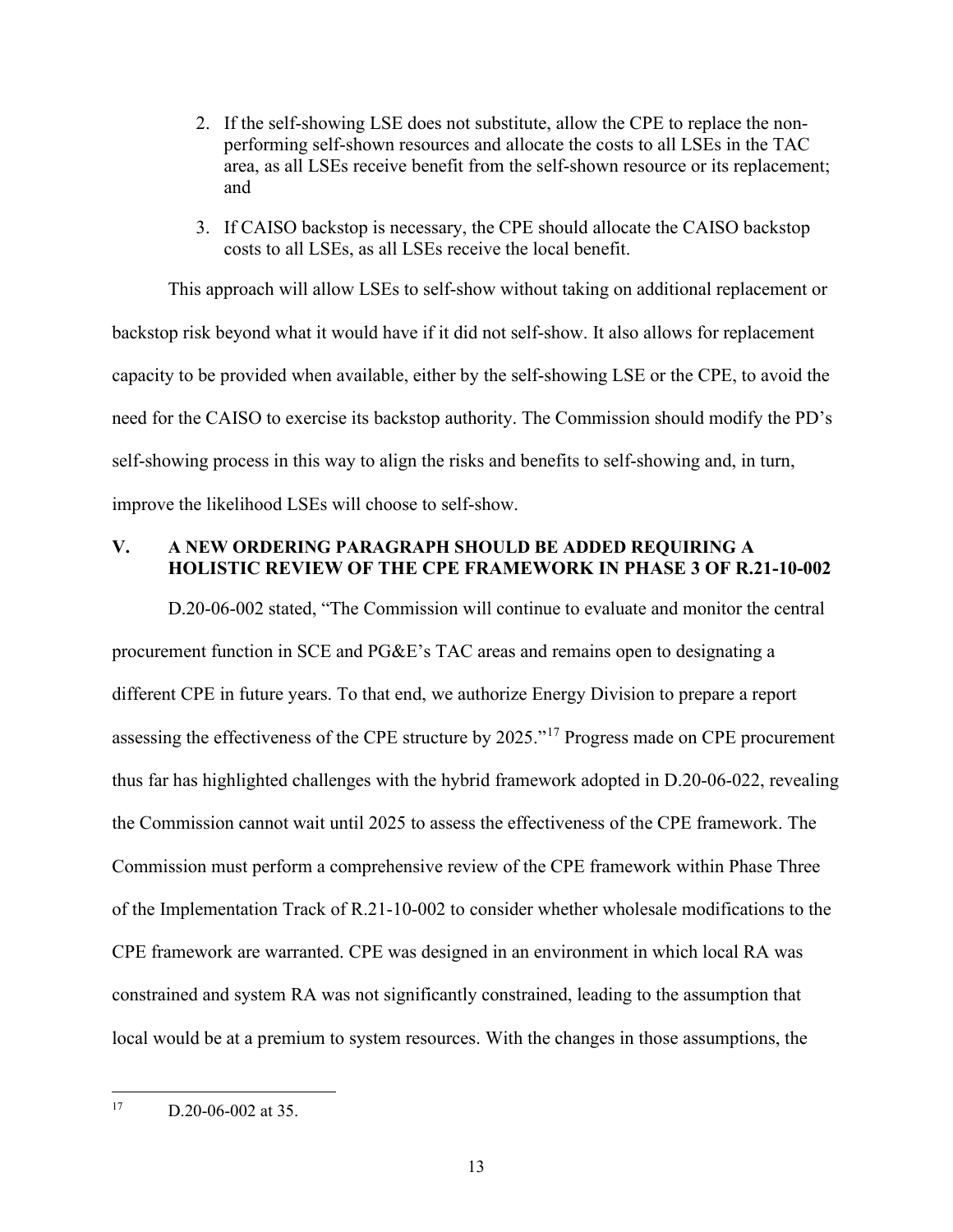Commission should investigate whether the circumstances leading to the conclusion that CPE was necessary are still relevant.

In 2020, PG&E LSEs were 0 percent short of their total PG&E local RA obligations for all PG&E local areas.<sup>[18](#page-17-1)</sup> For 2023, thus far, the PG&E CPE is short up to 53 percent of its local obligation for all local areas.<sup>[19](#page-17-2)</sup> These numbers prompt the question: Is the current CPE framework an improvement over the former LSE-based obligation framework? The Commission should examine in Phase 3 whether the current scarcity of both system and local is better addressed by LSE-based procurement or by shifting the CPE framework to a residual model as contemplated by the parties in the CPE settlement that was ultimately rejected in favor of the hybrid structure.

#### <span id="page-17-0"></span>**VI. CONCLUSION**

CalCCA appreciates the opportunity to submit these comments and requests adoption of the recommendations proposed herein. For all the foregoing reasons, the Commission should modify the proposed decision as provided in Attachment A.

Respectfully submitted,

Guelyn Take

Evelyn Kahl General Counsel and Director of Policy CALIFORNIA COMMUNITY CHOICE ASSOCIATION

March 2, 2022

<span id="page-17-1"></span><sup>18</sup> CPUC 2020 Resource Adequacy Report Table 5 at 20. Note that 2020 was the first year of disaggregating the PG&E "other" local areas into their component parts. While individual local areas were left unmet, experience from the 2020 local RA showings resulted in D.20-06-031 which allowed entities not meeting individual local areas to obtain a waiver if they had met the aggregated PG&E "other" local area needs.<br> $\frac{19}{19}$  Supplemental: P

<span id="page-17-2"></span><sup>19</sup> *Supplemental: Pacific Gas and Electric Company ("PG&E") Central Procurement Entity ("CPE") Annual Compliance Report*, Nov.19, 2021, Attachment 1.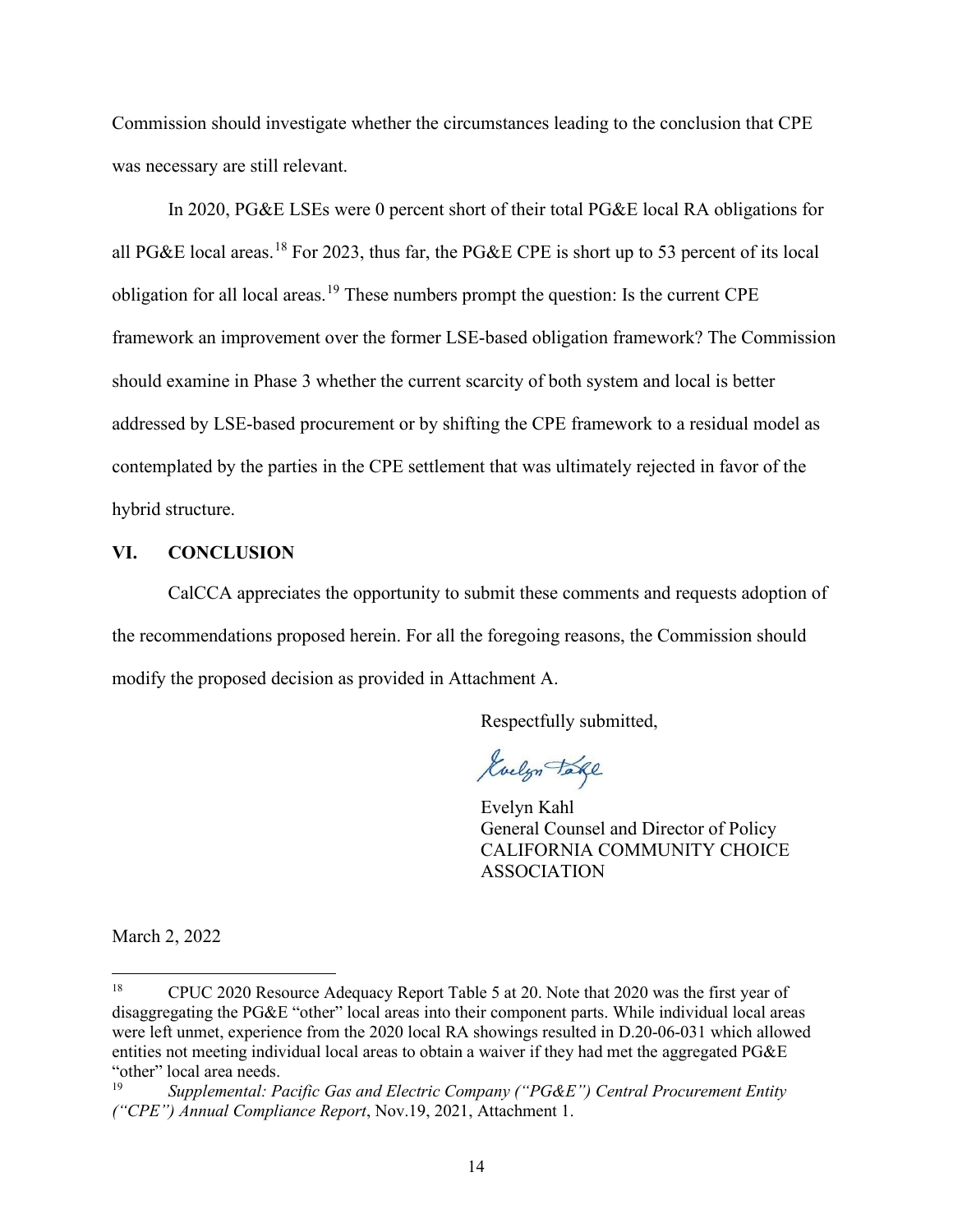# **ATTACHMENT A PROPOSED CHANGES TO FINDINGS OF FACT, CONCLUSIONS OF LAW AND ORDERING PARAGRAPHS**

# **FINDINGS OF FACT**

8. The timeline adopted in D.20-06-002 strikes a reasonable balance between PG&E's proposed CPE procurement timeline strikes a reasonable balance between the need of LSEs to have sufficient time for RA portfolio planning and the need for the CPEs to have adequate time to complete an all-source solicitation. Given the shortfall in CPE procurement for RA year 2023, the CalCCA proposed timeline strikes a reasonable balance in allowing the CPE to fill its shortfall while also allowing time for LSEs to meet their system and flexible procurement obligations. PG&E's proposal gives both LSEs and the CPEs a similar amount of time (6-8 weeks) to complete necessary procurement after receiving allocations.

# **CONCLUSIONS OF LAW**

5. PG&E's proposed CPE procurement timeline should be adopted to replace the timeline previously adopted in Ordering Paragraph 28 of D.20-06-002. The CPE should complete 2023 procurement by the time system and flexible requirements are adopted in late June 2022. The timeline previously adopted in Ordering Paragraph 28 or D.20-06-002 should continue beginning for compliance year 2024.

# **ORDERING PARAGRAPHS**

1. The following requirements are adopted for non-performance of self-shown local resources:

a. Self-showing LSEs shall be allowed, but not required, to provide a substitute resource as the like-for-like local resource to replace non-performing self-shown resources.

b. If the self-showing LSE does not substitute, CPE shall be allowed to replace the nonperforming self-shown resources and allocate the costs to all LSEs in the TAC area.

c. a. If the California Independent System Operator (CAISO) makes a local Capacity Procurement Mechanism (CPM) designation, the central procurement entity (CPE) shall be charged any associated CAISO backstop procurement costs, including for the nonperformance of self-shown resources. Any backstop procurement costs allocated to the CPE should be allocated to all LSEs in the TAC area on a load ratio share basis.

b. If the CPM designation was due to the non-performance of self-shown local resources that failed to perform due to  $(1)$  a planned outage, or  $(2)$  any reason if the load-serving entity (LSE) is outside of the CPE's transmission access charge (TAC) area, then the CPE shall distribute the backstop costs evenly to all LSEs in the CPE's TAC area through the Cost Allocation Mechanism.

c. If the CPM designation was due to (1) the non-performance of a self-shown resources for any reason other than a planned outage, and (2) the resources were self-shown by an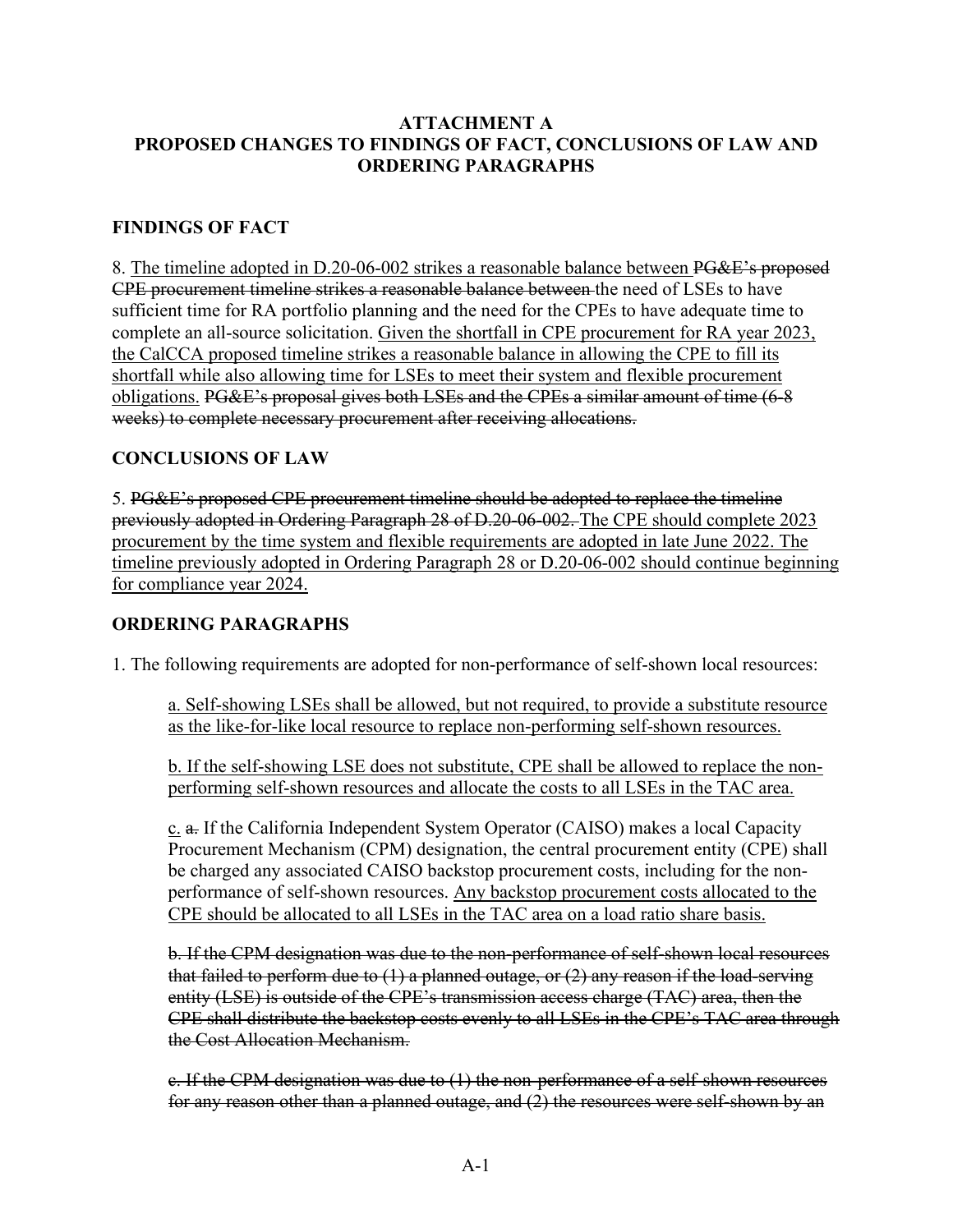LSE within the CPE's TAC area, the CPE shall be charged any associated CAISO backstop procurement costs. The CPE will then identify the non-performing self-shown resource, in coordination with Energy Division, and assign the resulting CAISO backstop costs to the LSE that attested to self-show the resource.

"Non-performance" is defined as the failure to provide: (a) the Commission with a Resource Adequacy plan with the self-shown local resource, and (b) the CAISO with a matching supply plan for the self-shown local resource. Cost allocation shall not exceed the amount that was provided by the self-shown resource.

5. If a load-serving entity (LSE) either: (a) declines to self-show a local resource to the central procurement entity (CPE), or (b) declines to bid a local resource into the CPE's solicitation process, the LSE shall file a justification statement in its year-ahead Resource Adequacy filing explaining why the LSE declined to self-show or bid the local resource to the CPE. The justification statement is not meant as an enforcement mechanism but to improve the CPE framework and make adjustments as necessary.

12. The following timeline is adopted for central procurement entity (CPE) procurement for compliance year 2023. and replaces the The timeline adopted in Ordering Paragraph 28 of Decision 20-06-002 will continue beginning for compliance year 2024.

- **April-May:** The California Independent System Operator (CAISO) files draft and final Local Capacity Requirement (LCR) one- and five-year ahead studies. The LCR studies will include any CAISO-approved transmission upgrades from the Transmission Planning Process LCR study. Parties file comments on draft and final LCR studies.
- **No Later Than Mid-May:** Load-serving entities (LSEs) in Southern California Edison (SCE) and Pacific Gas & Electric Company (PG&E) transmission access charge (TAC) areas make self-shown commitment of local resources to the CPE for the applicable Resource Adequacy (RA) years.
- **No Later than June:**
	- o The Commission adopts multi-year local RA requirements for the applicable compliance years as part of its June decision.
	- o For the SCE and PG&E TAC areas, LSEs receive Cost Allocation Mechanism (CAM) credits from CPE-procured system and flexible capacity from the prior year and any bilateral contracts.
- **No Later Than Early July:** CPE receives total jurisdictional share of multi-year local RA requirements for the applicable compliance years.
- **July:** 
	- o For the SCE and PG&E TAC areas, LSEs receive initial RA allocations, including Cost Allocation Mechanism (CAM) credits from CPE-procured system and flexible capacity from the prior year and any bilateral contracts.